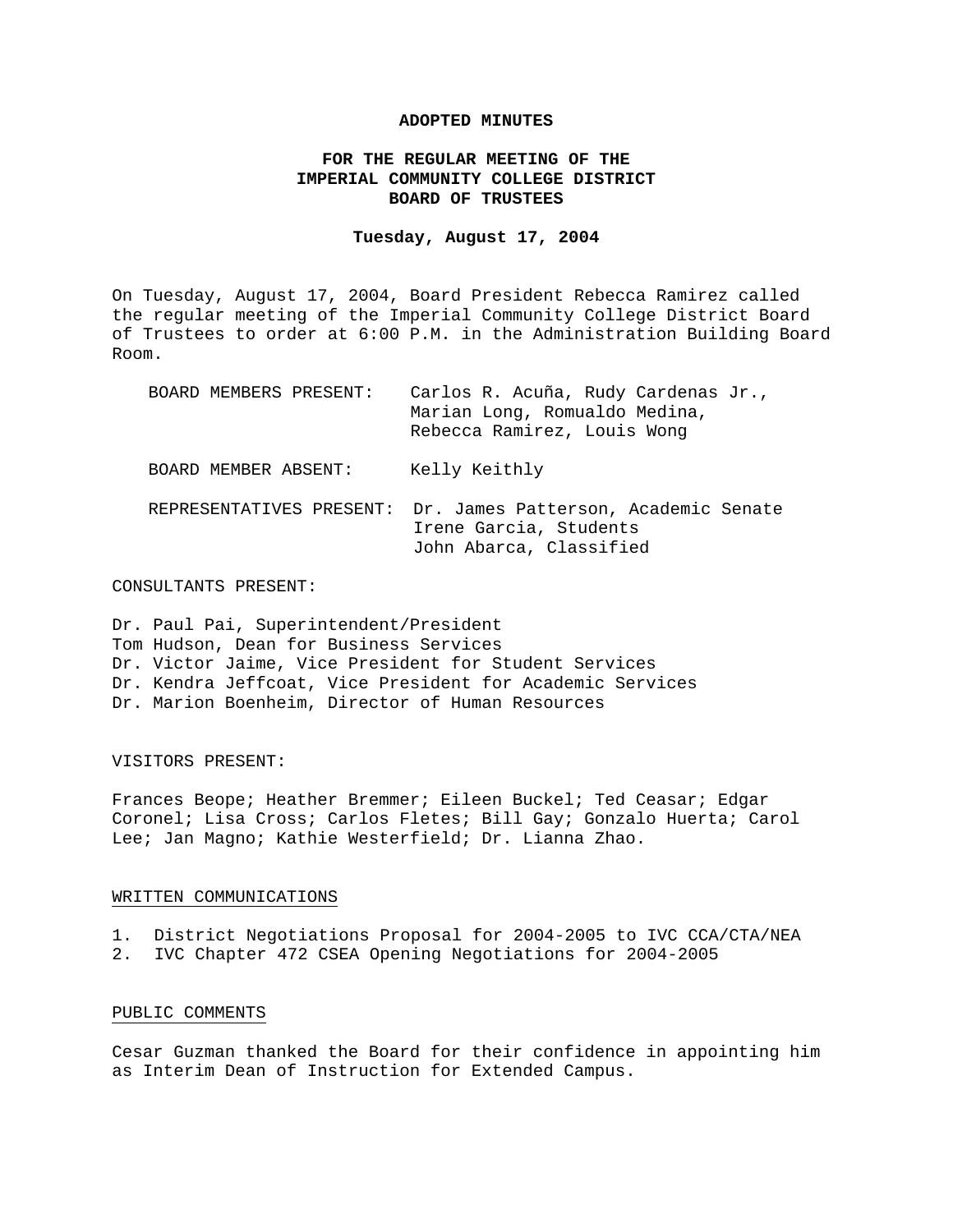## ASSOCIATED STUDENT GOVERNMENT UPDATE

ASG President, Irene Garcia, reported the following:

- August 17-18 ASG sponsored an information booth where students can ask questions, pick up a campus map, receive student insurance information, class schedules, receive voter registration information, ASG pamphlets and applications.
- August 24-25 the ASG will be giving away snow cones in the College Center.
- August 27 is the deadline for ASG Senator applications.
- September 7-8 the ASG will hold Senate Elections.
- September 13-17 is Hispanic Heritage Week and activities are to be announced.

# ACADEMIC SENATE UPDATE

Academic Senate President, Dr. James Patterson, stated the following:

- The Senate will hold its first meeting of the year on August 18.
- Dr. Mary Allen, retired CSU Institute for Teaching and Learning Director addressed the faculty and staff at Orientation held on August 16. Dr. Allen shared information on the new Assessment Student Learning Outcomes that will be a part of the Western Association of Schools and Colleges Accreditation Standards.
- Dr. Benny Andres, History Professor, has received the American Historical Association, Pacific Coast Branch, and Most Outstanding Dissertation Award on the History of the American West in the  $20^{\text{th}}$ Century.

# PRESIDENT'S UPDATE

Dr. Pai reported the following:

- An invitation was extended to attend a Bond Campaign meeting on Saturday, August 21, from 3:00 to 5:00 P.M. at Dr. Pai's home. Abel Guillen, Bond Consultant, will be available to answer questions.
- Dr. Pai and Bill Gay have made several public presentations sharing information on IVC's facility needs. They has visited all high school Board meetings, one civic club, with many more to go. Appearances will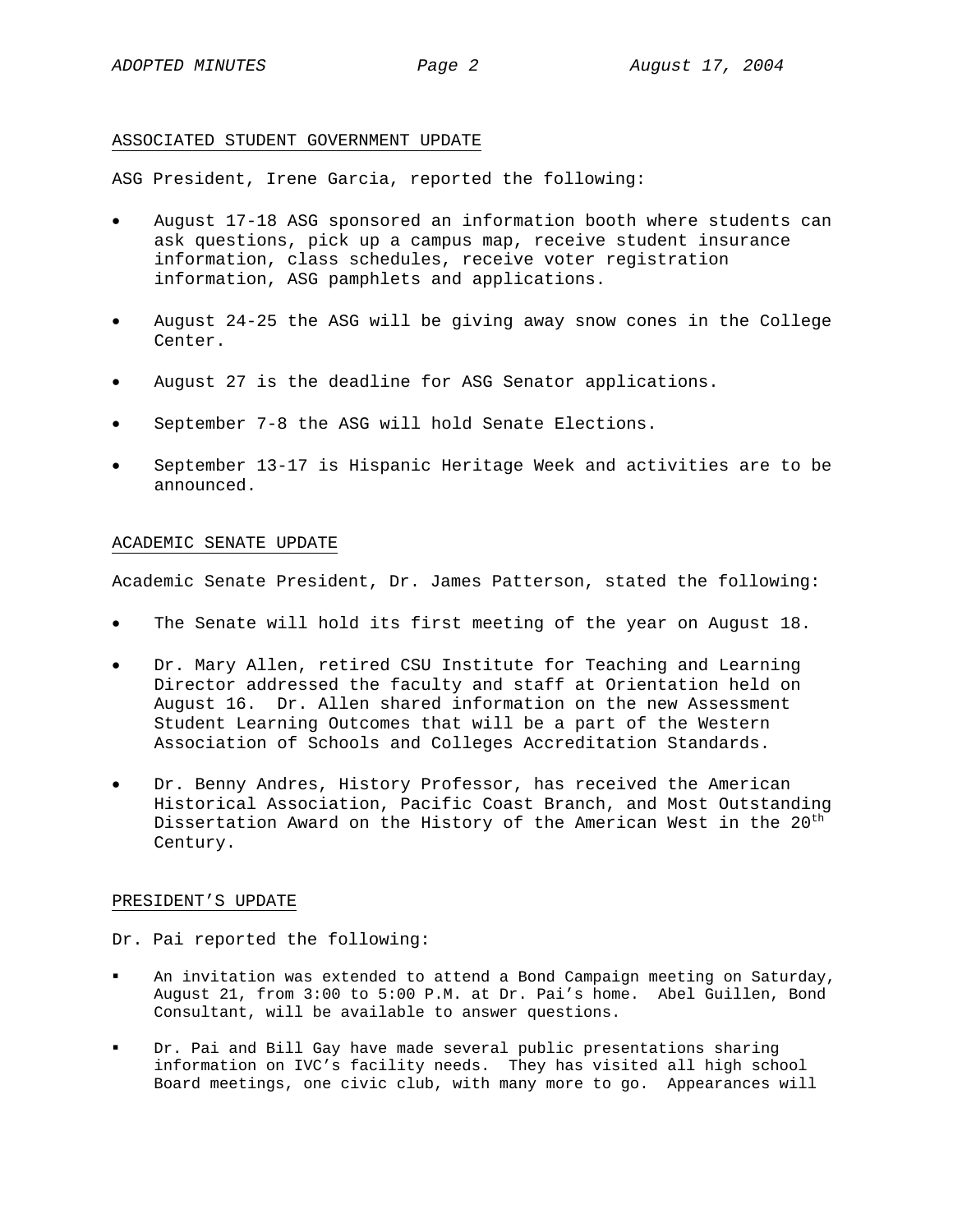also be visible at the new teachers' appreciation lunches in Calexico and Brawley.

- Recognition was given to the IVC classified staff who are involved in Banner conversion preparing for online registration and admission, financial aid, purchasing, student in-take, preparation of campus facilities and grounds, and dealing with trouble-shooting dealing with glitches and breakdowns of the infrastructure.
- Dr. Pai shared the story of a third semester student that was not able to get into the science classes that she needed to get into the Nursing Program.
- AB 3063 Community College Interstate Attendance Agreements legislation is on the Governor's desk for signature. This would allow for the continuance of the existing agreement which allows for one-for-one exchange so that California residents, mostly from Winterhaven, in our District, would be able to attend Arizona Western College and pay instate fees. At the same time, Arizona students can attend Imperial Valley College.

#### MONTHLY FINANCIAL REPORT

Tom Hudson called attention to the monthly budget report for the month ending July 31, 2004, and that 8.33% of the major budget categories has been spent.

# FALL 2004 REGISTRATION UPDATE

Kathie Westerfield reported the following registration statistics as of July 27, 2004:

- Students with classes' number 7,171, or a 10.5% increase.
- Contact hours are up by 19.3%.
- There were 956 students moved from the wait list into 420 class rosters.

From the first day of classes (August 17, 2004) the following statistics reflected:

- Students with classes numbered 7,531, or an increase of 7.9%
- Total contact hours is up by 17%

# FAST TRACK PILOT PROGRAM

Carol Lee, Director of the Transfer Center, reported that 24 high school graduates applied for the priority registration program for Imperial County high school graduates who are academically prepared for college level courses. Only 11 students met that requirement.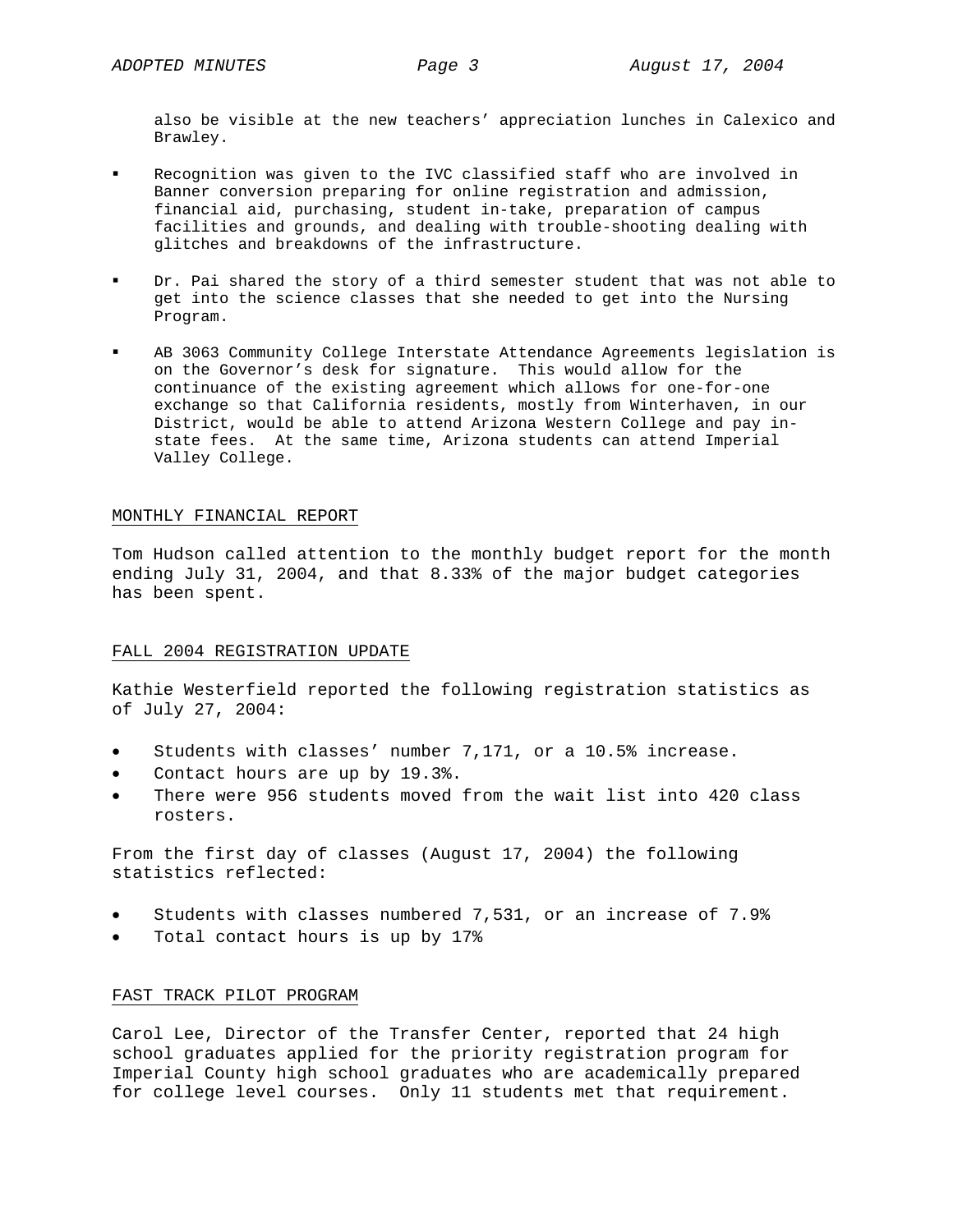#### BOND ISSUE

Tom Hudson reported that a Campaign Task Force had been organized. The proper documents have been filed with the Imperial County Clerk's Office to place Bond Measure L on the November 2 ballot. Calipatria School Superintendent, Jim Hanks, will act as campaign chair; Allan Tyler will act as Treasurer. No arguments or rebuttals have been filed that would be against the measure.

M/S/C Cardenas/Acuña to approve the Minutes dated July 20, 2004

M/S/C Cardenas/Acuña Resolution No. 13071: **PURCHASE ORDERS**

BE IT RESOLVED that the issuance of current year Purchase Order Nos. P4050845 through P5000230 in the amount of \$286,081.75, and Direct Payment Nos. I0003753 through I0004329 in the amount of \$418,049.28 are approved.

M/S/C Cardenas/Acuña Resolution No. 13072: **PAYROLL WARRANT ORDERS**

BE IT RESOLVED that Payroll Warrant Order No. 1 in the amount of \$142,535.95 and Warrant Order No. 2 in the amount of \$1,497,618.51 be ratified.

M/S/C Cardenas/Acuña Resolution No. 13073: **COMMERCIAL WARRANT ORDERS**

BE IT RESOLVED that Commercial Warrant Orders on the General Fund be ratified as follows:

> 1 in the amount of \$289,510.58 2 in the amount of \$398,797.12 3 in the amount of \$500,919.72 4 in the amount of \$137,430.83 4A in the amount of \$4,793.55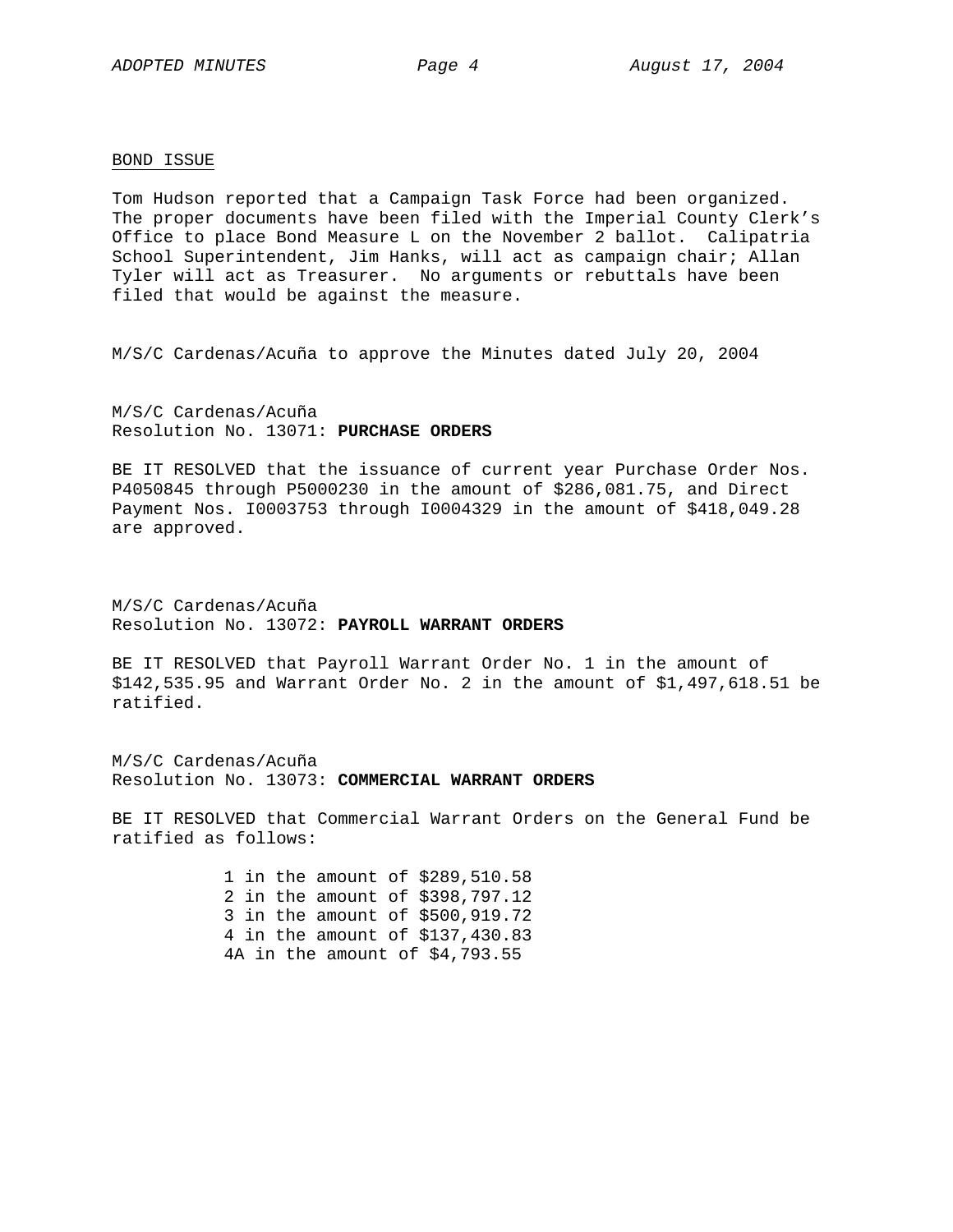M/S/C Cardenas/Acuña Resolution No. 13074: **BUDGET CHANGES** 

WHEREAS, the California Code of Regulations, Title V, Sections 58307 and 58308, and the Community College Budget and Accounting Manual require the Board of Trustees to adopt the annual District budget by resolution, and to approve any changes to that budget by resolution.

BE IT NOW RESOLVED that budget changes 4050944, 4050948, 4050960, 4050984, 4050992, 4050996, 4050998, 4051031, 4051032, 4051036, 4051047 and 4051078 be approved.

# M/S/C Cardenas/Wong Resolution No. 13075: **AUTHORIZATION TO PURCHASE FEDERAL SURPLUS PROPERTY**

BE IT RESOLVED that the Board agrees that the following employees shall be and are hereby authorized as District representatives to acquire federal surplus property from the California State Agency for Surplus Property:

| Rick Webster   | Director of Maintenance and Operations   |
|----------------|------------------------------------------|
| Gonzalo Huerta | Dean of Instruction for Applied Sciences |
| Jose Lopez     | Automotive Technology Instructor         |

NO ACTION TAKEN Resolution No. 13076: **DISTRICT NEGOTIATING TEAM**

BE IT RESOLVED that the Board approves the recommendation of the Superintendent/President to designate Dr. Marion Boenheim, Tom Hudson, and Dr. Kendra Jeffcoat as the District Negotiating Team.

M/S/C Long/Wong Resolution No. 13077: **PORTABLE BUILDINGS**

WHEREAS, Spring Semester 2004, 1,600 students tried to enroll in one of our Biology classes and were turned away because we did not have faculty budgeted for the additional students; and

WHEREAS, Fall 2004 we increased the number of full-time science faculty by 80%, and the numbers of students who have tried to enroll unsuccessfully in our science classes has been reduced, for example, 1,152 students are on waiting lists for Biology classes; and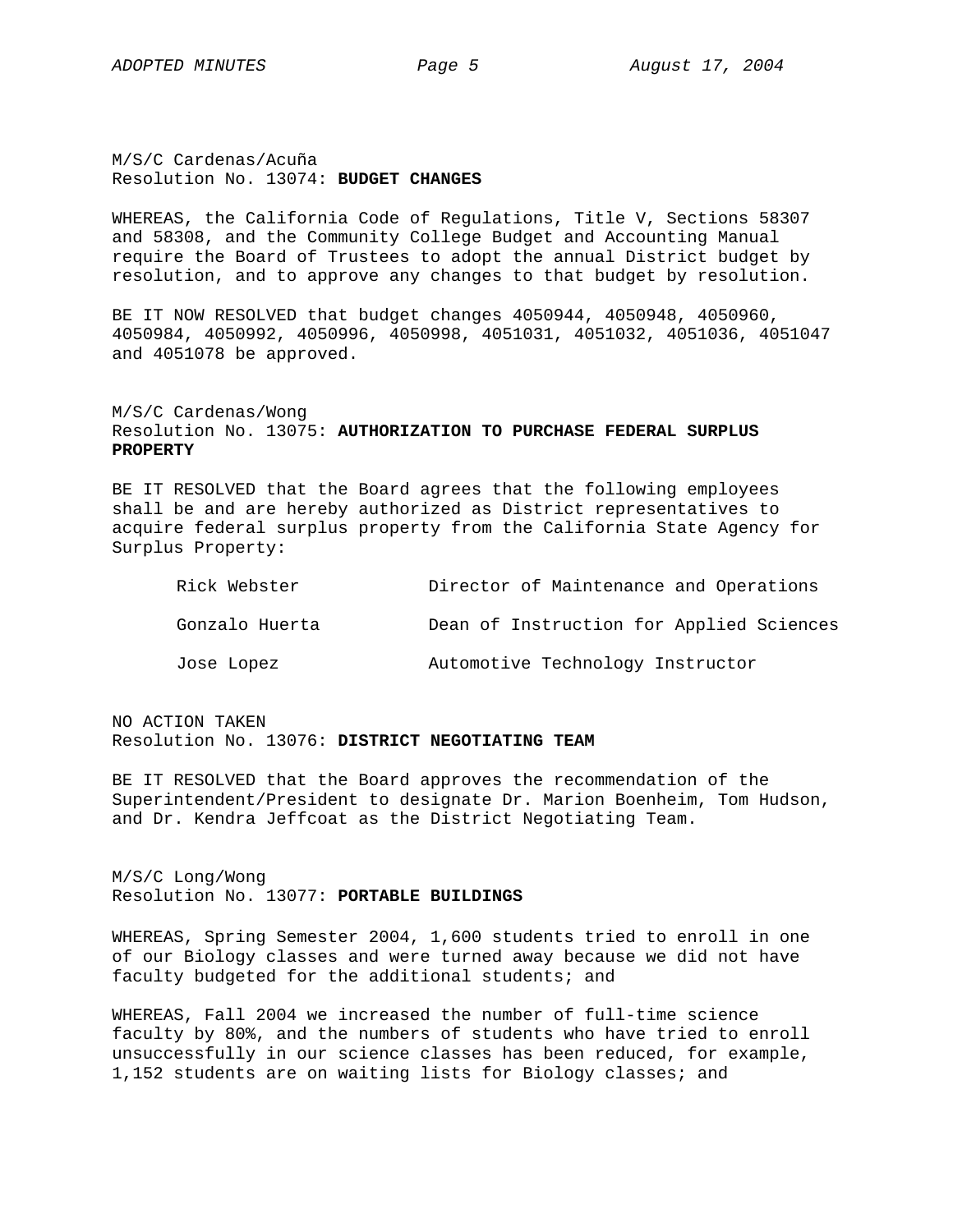WHEREAS the District Long Range Facilities Plan has forecasted a need for 12 science labs and the Measure "L" Bond Levy scheduled for November has the funding for the 12 science labs; and

WHEREAS, after the Bond passes it will take nearly three years to design, permit, construct and occupy the new science facility. That is seven semesters with inadequate science labs, and all of our labs are currently full; and

WHEREAS as a result it was the recommendation of the administration that a portable lab be rented and set-up for occupancy beginning of classes August 16, and the decision was made July 27, 2004, and at the time we ordered an office portable also to help accommodate the additional 25 full time and potential 50% increase in adjunct faculties, and the portables have been delivered, set-up and are ready for students and faculty.

WHEREAS, we anticipate needing an additional four to five portables over the next three years, and rather than purchasing the portable labs before we need them we will let student registration drive the decision as has been the case this year.

NOW, BE IT RESOLVED that the Board ratifies the rental of two portable buildings for the purpose of providing a temporary science lab to meet the needs of increased science students, and to provide office space for new faculty.

FISCAL IMPACT STATEMENT: \$1,800.00 per month plus \$9,000.00 in site improvements to be paid out of the Capital Projects Fund.

# M/S/C Cardenas/Acuña Resolution No. 13078: **CHILD DEVELOPMENT – FACILITIES RENOVATION AND REPAIR PROJECTS**

BE IT RESOLVED that the Governing Board of the Imperial Community College District authorizes Amendment 01, for Program Requirements for Facilities Renovation and Repair Projects, with local agreement number GRPM-3009, for fiscal years 2003-2004 through 2005-2006, in the amount of \$25,000.00, with the California State Department of Education.

BE IT FURTHER RESOLVED that Dr. Paul Pai, Superintendent/ President, and Dr. Kendra Jeffcoat, Vice President for Academic Services are authorized to sign the transaction for the Governing Board.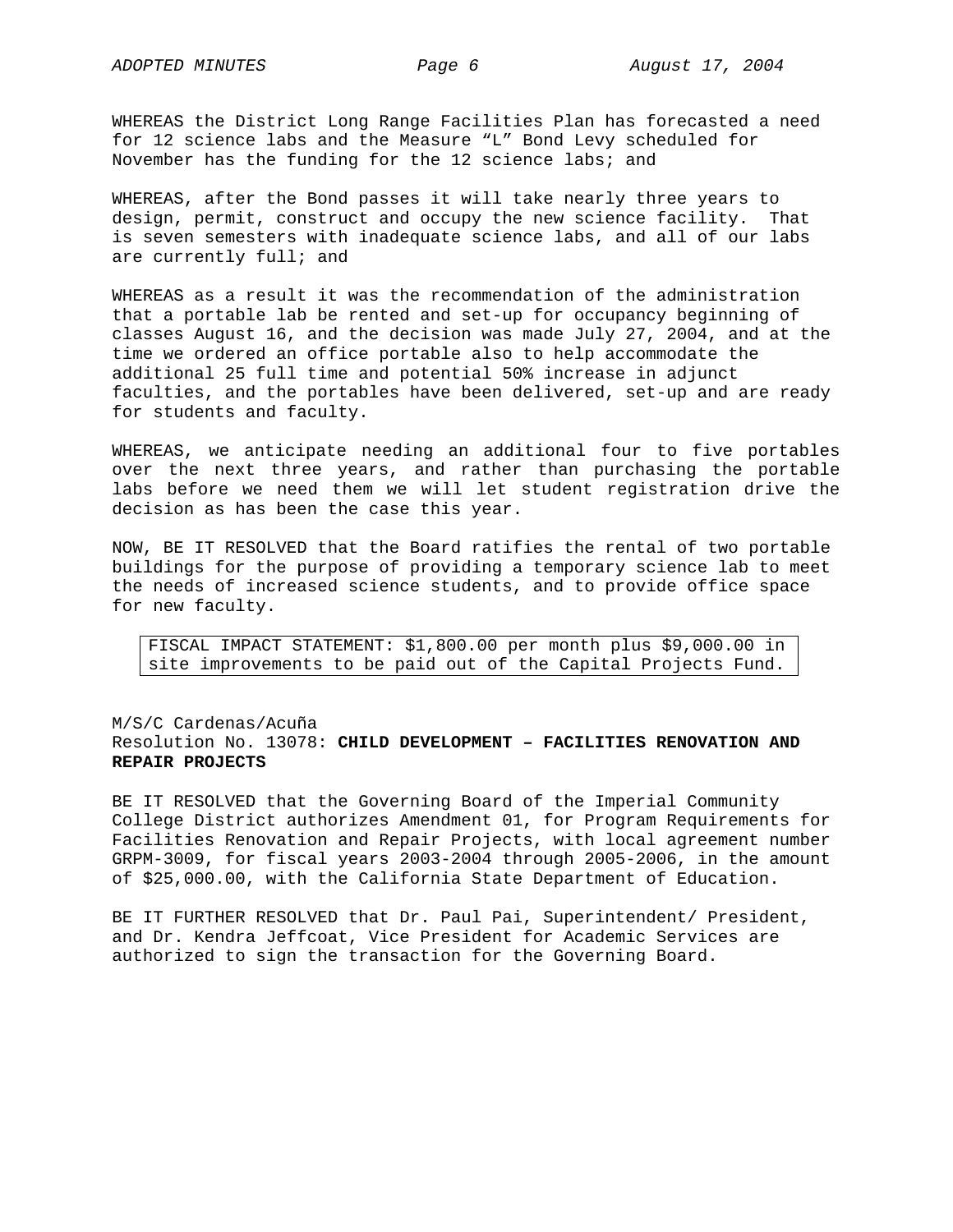M/S/C Medina/Cardenas to go into **CLOSED SESSION**

- 1. CONFERENCE WITH LEGAL COUNSEL: Anticipated Litigation—Significant exposure to litigation pursuant to subdivision (b) of Section 54956.9: Two Case
- 2. PUBLIC EMPLOYEE DISCIPLINE/DISMISSAL/RELEASE

M/S/C Medina/Acuña to go back to **OPEN SESSION** 

Board President Rebecca Ramirez announced that information was received in Items 1 and 2, and action will be taken in Resolution No. 13079.

M/S/C Medina/Wong Resolution No. 13079: **DISMISSAL OF CLASSIFIED EMPLOYEE**

BE IT RESOLVED that the Board approves the dismissal of the Staff Secretary I in the Child, Family & Consumer Sciences Department effective July 30, 2004.

# NO ACTION TAKEN Resolution No. 13080: **MEMORANDUM OF UNDERSTANDING BETWEEN THE DISTRICT AND IVC CHAPTER CCA/CTA/NEA**

BE IT RESOLVED that the Board approves this Memorandum of Understanding between the Imperial Community College District (District) and the Imperial Valley College Chapter of the Community College Association/California Teachers Association/National Education Association (Association).

WHEREAS, to increase access to students, instructors were allowed to teach classes simultaneously on an experimental basis during the Spring 2004 and Summer 2004 school sessions;

WHEREAS, the District and CTA agreed that this method of offering classes to students did not establish any past practice or binding precedent;

WHEREAS, since the experiment proved to be a success the District and CTA wish to continue offering classes in this manner;

NOW, THEREFORE, IT IS AGREED AS FOLLOWS:

- 1. Effective with the fall 2004 semester, instructors will be allowed to simultaneously teach certain classes upon prior approval of the Vice President of Academic Services.
- 2. The compensation method for instructors teaching classes simultaneously shall be determined upon mutual agreement of the District and CTA.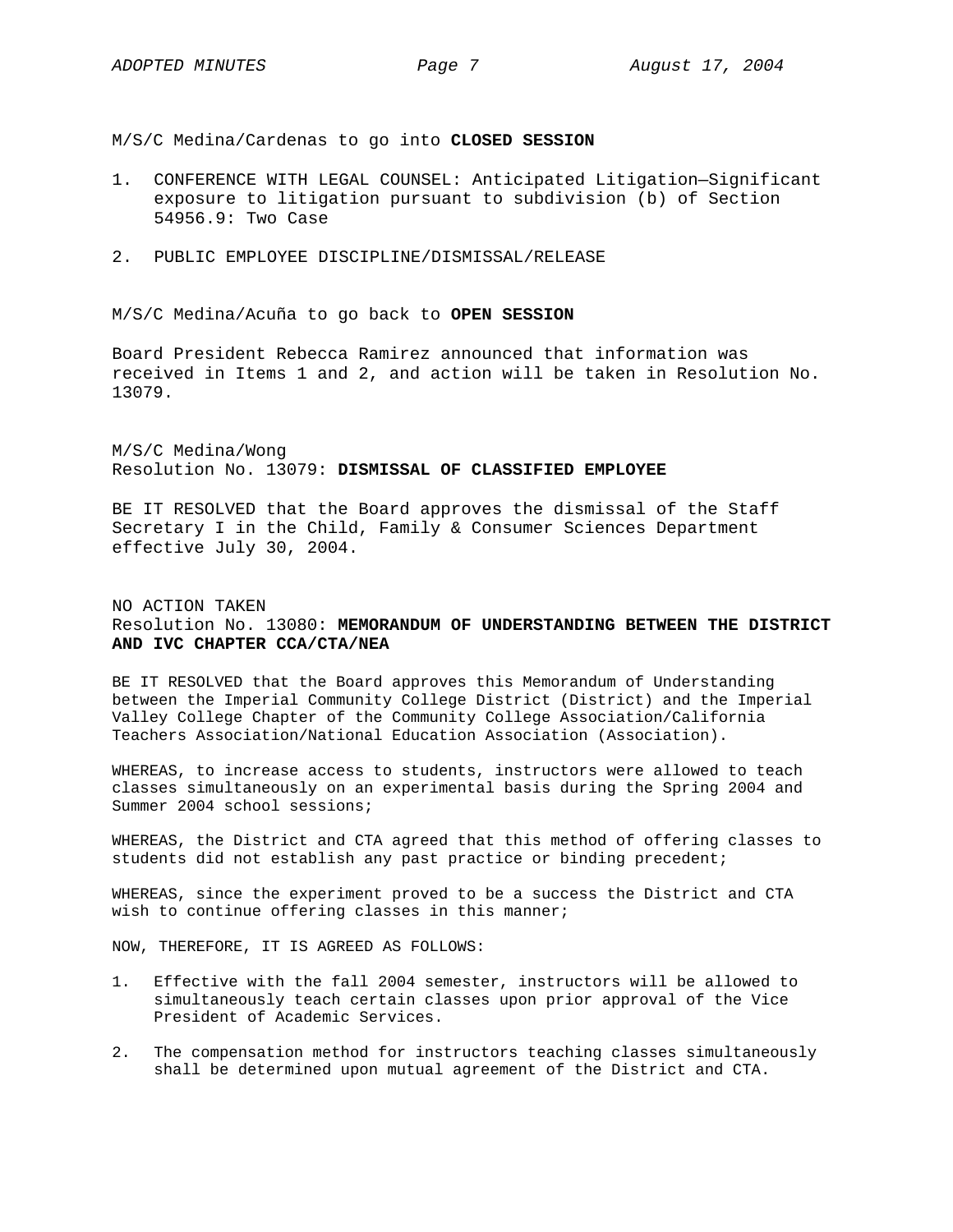M/S/C Medina/Wong Resolution No. 13081: **FULL-TIME TENURE TRACK ACADEMIC PERSONNEL**

BE IT RESOLVED that the following full-time tenure track, academic personnel be employed for the 2004-2005 academic year, pending medical and background checks:

| NAME.            | CLASSIFICATION/STEP                                                               | ASSIGNMENT                                       |  |
|------------------|-----------------------------------------------------------------------------------|--------------------------------------------------|--|
| Hudson, Peggy    | Appropriate Classification<br>and Step Contingent Upon<br>Verification of Records | Non-Credit<br>Instructional<br>Coordinator       |  |
| Pacheco, Stephen | $^{\prime\prime}$                                                                 | Philosophy<br>Instructor                         |  |
| Peterson, Cindi  | $^{\prime\prime}$                                                                 | English as a<br>Second<br>Lanquage<br>Instructor |  |

M/S/C Medina/Wong Resolution No. 13082: **TEMPORARY CONTRACT ACADEMIC PERSONNEL**

BE IT RESOLVED that the following academic personnel be employed for the 2004-2005 academic year on a temporary contract basis, pending medical and background checks:

| NAME.            | CLASSIFICATION/STEP                                                               | ASSIGNMENT                                                |
|------------------|-----------------------------------------------------------------------------------|-----------------------------------------------------------|
| Carter, Katrena  | Appropriate Classification<br>and Step Contingent Upon<br>Verification of Records | Agriculture<br>Instructor                                 |
| Miranda, Frank   | $^{\prime\prime}$                                                                 | Heat Ventilation<br>and Air<br>Conditioning<br>Instructor |
| Sorenson, Bonnie | $^{\prime\prime}$                                                                 | Biology<br>Instructor                                     |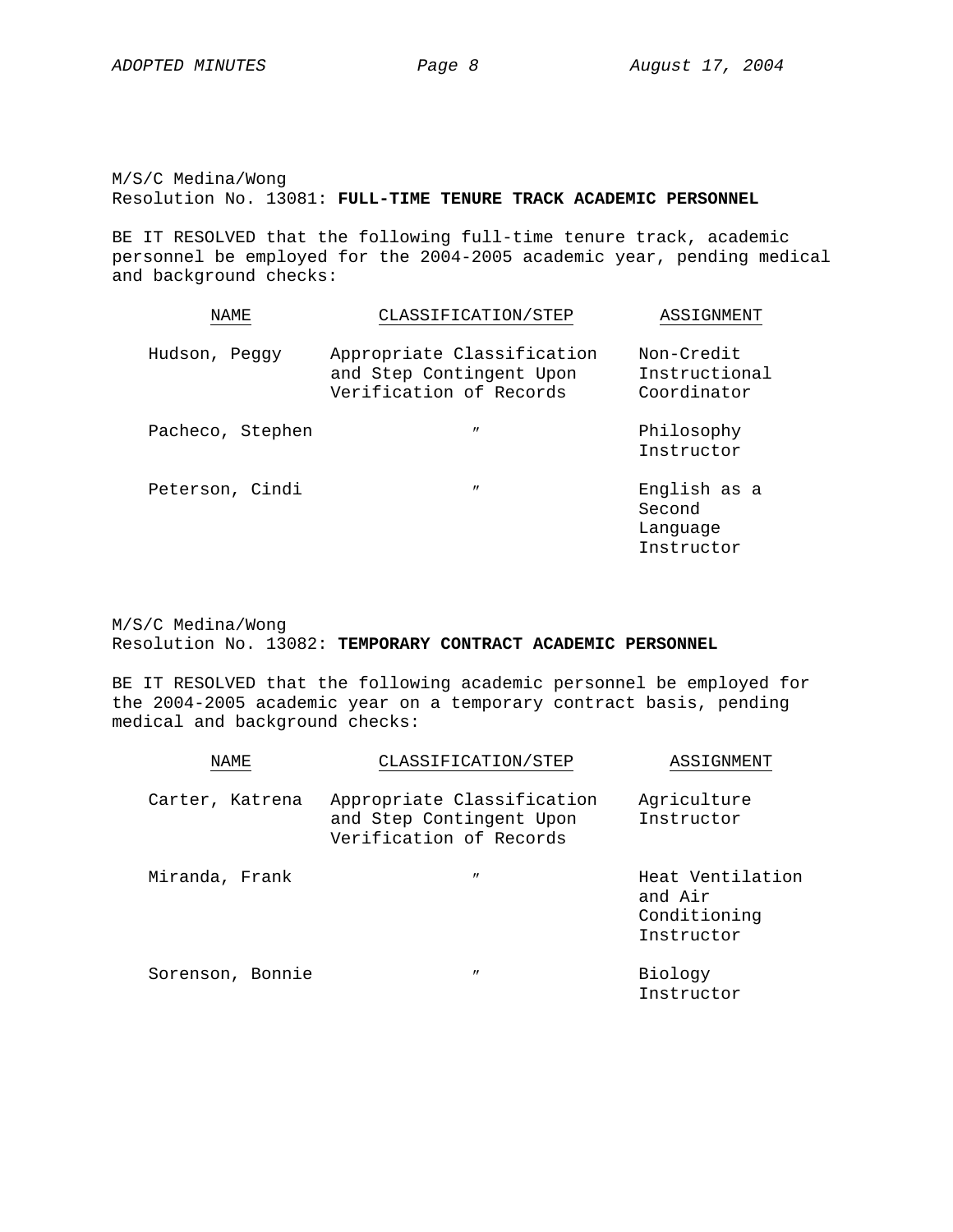Instructor

M/S/C Medina/Wong Resolution No. 13083: **TEMPORARY CONTRACT ACADEMIC PERSONNEL**

BE IT RESOLVED that the following academic personnel be employed for the fall 2004 Semester on a temporary contract basis, pending medical and background checks:

| NAME          | CLASSIFICATION/STEP                                                               | ASSIGNMENT                                       |
|---------------|-----------------------------------------------------------------------------------|--------------------------------------------------|
| Lopez, Teresa | Appropriate Classification<br>and Step Contingent Upon<br>Verification of Records | English as a<br>Second<br>Language<br>Instructor |
| Paine, Yvonne | $^{\prime\prime}$                                                                 | English<br>(Reading)                             |

M/S/C Medina/Wong Resolution No. 13084: **INTERIM DEAN OF INSTRUCTION FOR EXTENDED CAMPUS**

BE IT RESOLVED that Cesar Guzman, Full-Time District Counselor, be appointed as Interim Dean of Instruction for Extended Campus effective August 2, 2004.

M/S/C Medina/Wong Resolution No. 13085: **NURSING LAB SUPPLIES COORDINATOR**

BE IT RESOLVED that the Board approves Marylynn Carlson to continue as Lab Supplies Coordinator for the Imperial Valley College Nursing Education/Health Technologies Department for the 2004-2005 academic year.

M/S/C Medina/Wong Resolution No. 13086: **VOLUNTEER EMPLOYMENT – DESERT MUSEUM DIRECTOR**

BE IT RESOLVED that John R. Cook, be approved for the position of Volunteer Desert Museum Director, for one year, and that he will be covered under the District's Workman's Compensation Insurance Policy.

BE IT FURTHER RESOLVED that sincere appreciation is expressed to John R. Cook for his contribution to the IVC Desert Museum.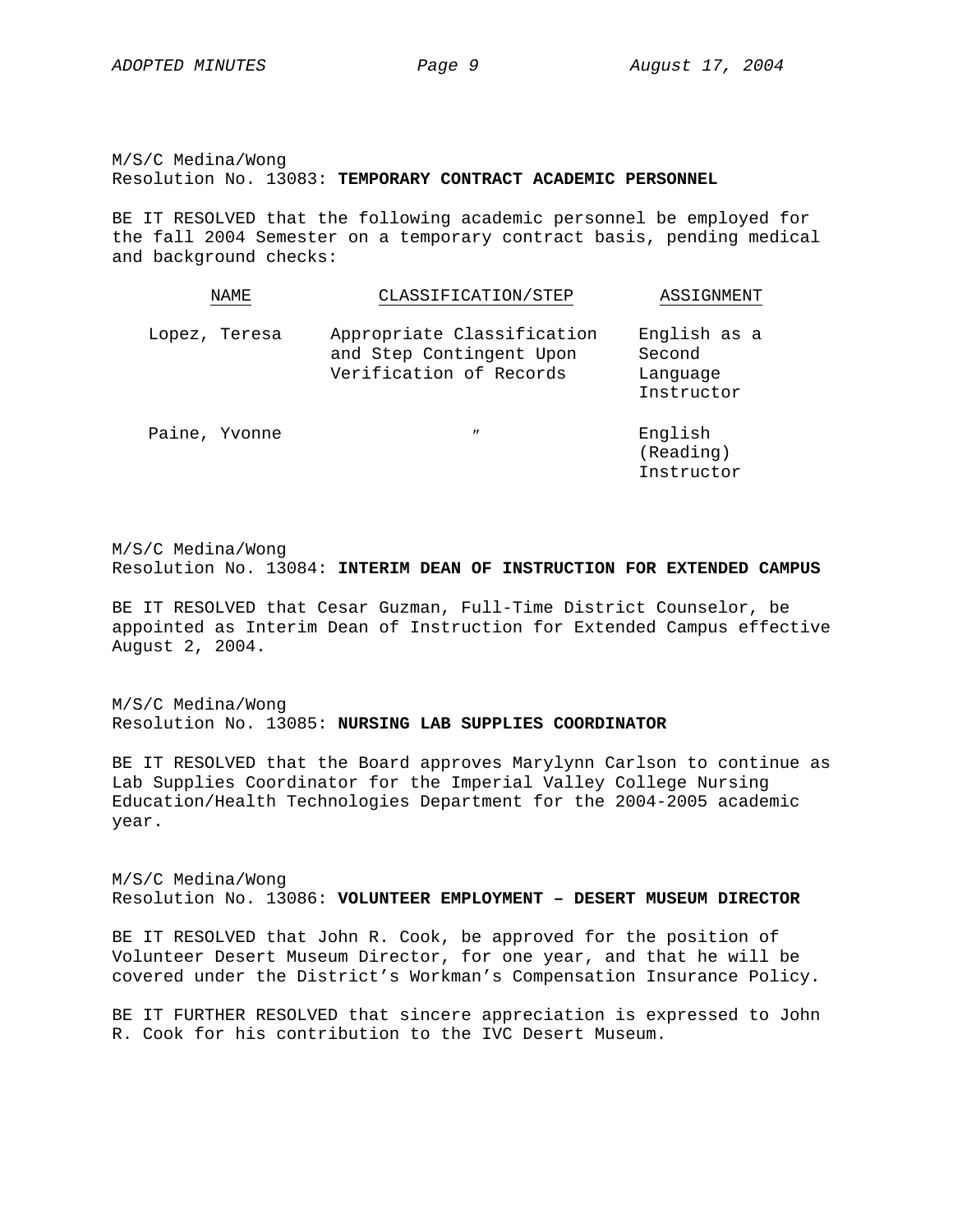M/S/C Medina/Wong Resolution No. 13087: **LEAVE OF ABSENCE**

BE IT RESOLVED that the Board approves a leave of absence with health and welfare benefits for Rosalie Lopez, Upward Bound Director, which is in accordance with Article 6.10 of the Agreement between the District and the IVC Chapter of CCA/CTA/NEA, and will be effective for the 2004-2005 Academic Year.

M/S/C Medina/Wong Resolution No. 13088: **PER-SESSION INSTRUCTOR EMPLOYMENT**

BE IT RESOLVED that the following personnel be employed during the 2004 Fall Semester, as credentialed, at the hourly rate provided for in Resolution No. 12564. Employment is contingent upon verification of records, credentials, finger print clearance and sufficient enrollment, or whether the class is essential to a full-time instructor's load:

# NAME POSSIBLE ASSIGNMENT

| Aquirre, Fernando |                      | Spanish                      |  |  |
|-------------------|----------------------|------------------------------|--|--|
| Heredia, Rosa     |                      | English as a Second Language |  |  |
| Schultz, Richard  |                      | History                      |  |  |
|                   | Torales, Maria-Elena | Spanish                      |  |  |

M/S/C Medina/Wong Resolution No. 13089: **CLASSIFIED SERVICE EMPLOYMENT**

BE IT RESOLVED that the following individuals be employed in the classified service, as indicated:

| NAME              | POSITION                                        | FUNDING  | RANGE    | EFFECTIVE |
|-------------------|-------------------------------------------------|----------|----------|-----------|
| Alarcon, Jose     | Student Services<br>Coordinator<br>(Admissions) | District | $33 - G$ | 8/1/04    |
| Cantwell, Jeff P. | Microcomputer Lab<br>Assistant                  | District | $25 - C$ | 8/9/04    |
| Fabian, Maria I.  | Preschool/Infant/<br>Toddler Teacher            | State    | $26 - A$ | 8/16/04   |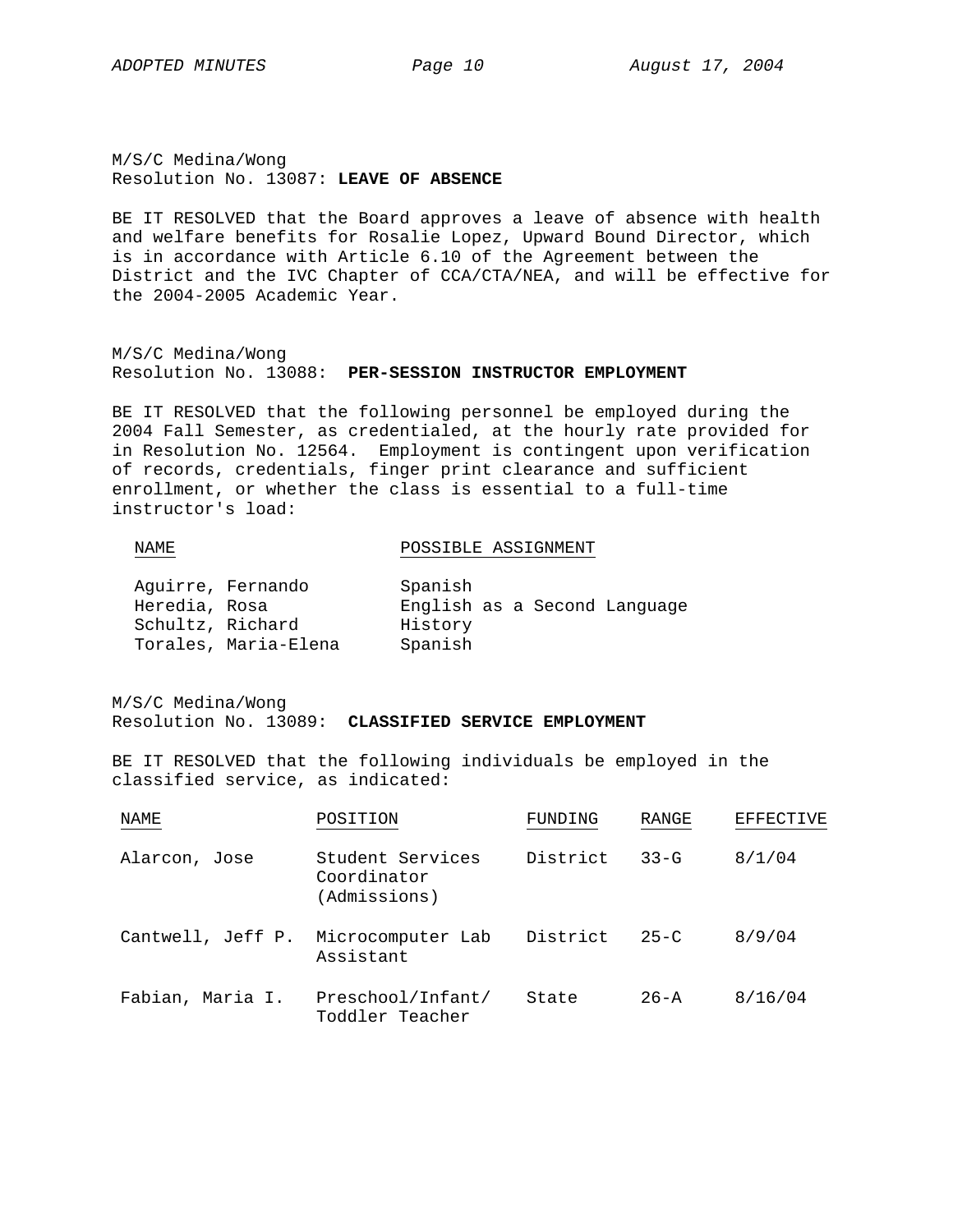M/S/C Medina/Wong Resolution No. 13090: **CLASSIFIED DISTRICT TRANSFER/REASSIGNMENT**

BE IT RESOLVED that the following individuals be employed in the classified service pursuant to a District transfer/reassignment as indicated:

| NAME                | FROM POSITION/<br>DEPARTMENT/<br>RANGE/<br>FUNDING                           | TO POSITION/<br>DEPARTMENT/<br>RANGE/<br>FUNDING                                                  | EFFECTIVE |
|---------------------|------------------------------------------------------------------------------|---------------------------------------------------------------------------------------------------|-----------|
| Ceballos, Ada       | Food Service<br>Assistant II<br>Cafeteria<br>$18-G$<br>District<br>Full-time | Custodian<br>Maintenance and<br>Operations<br>$21-G$<br>District<br>Full-time                     | 7/1/04    |
| Garcia,<br>Maria F. | Food Service<br>Assistant II<br>Cafeteria<br>$18-H$<br>District<br>Part-time | Custodian<br>Maintenance and<br>Operations<br>$21-H$<br>District<br>Full-time                     | 8/9/04    |
| Smith, Connie       | Food Service<br>Assistant II<br>Cafeteria<br>$18-H$<br>District<br>Full-time | Mail Room/Office<br>Assistant<br>Maintenance and<br>Operations<br>$21-H$<br>District<br>Full-time | 7/1/04    |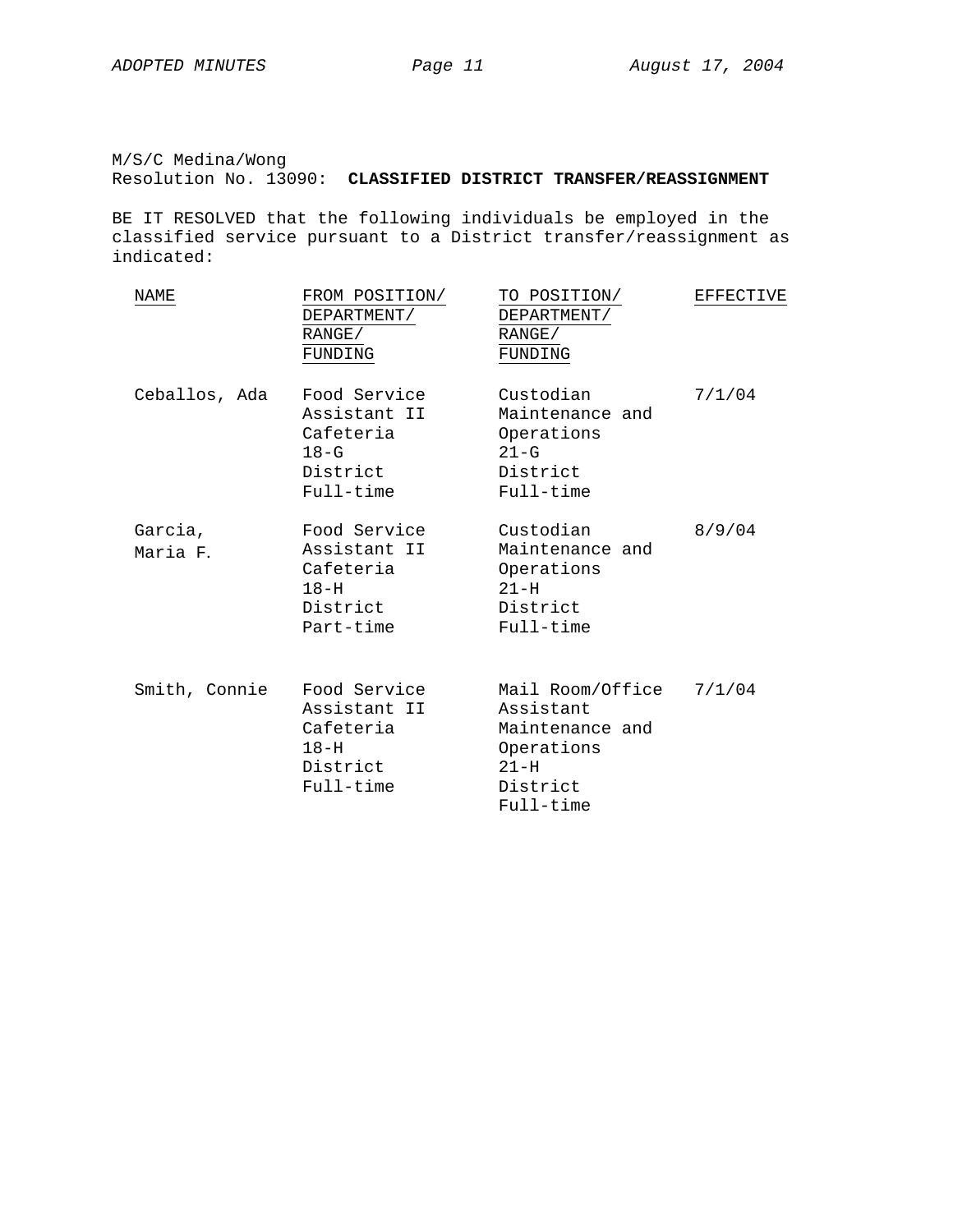M/S/C Medina/Wong Resolution No. 13091: **SHORT-TERM EMPLOYEES**

BE IT RESOLVED that the following individuals be employed on a shortterm basis, as needed:

| <b>NAME</b>         | POSITION                                            | FUNDING          | RANGE    | <b>EFFECTIVE</b>        |
|---------------------|-----------------------------------------------------|------------------|----------|-------------------------|
| Alman, Esperanza    | Office<br>Assistant I<br>(Admissions)               | District         | $19 - A$ | $8/9/04$ to<br>6/30/05  |
| Castro, Alma Lorena | Office<br>Assistant I<br>(Admissions)               | District         | $19 - A$ | $8/9/04$ to<br>6/30/05  |
| Esquer, Carla       | Office<br>Assistant I<br>(Admissions)               | District         | $19 - A$ | $8/9/04$ to<br>6/30/05  |
| Lopez, Rosa         | Office<br>Assistant I<br>(Industrial<br>Technology) | District         | $19 - A$ | $7/1/04$ to<br>9/16/04  |
| Ortiz, Laura        | Office<br>Assistant I<br>(Admissions)               | District         | $19 - A$ | $8/9/04$ to<br>6/30/05  |
| Phlaum, John        | Custodian<br>(Museum)                               | Categorical 21-A |          | $7/1/04$ to<br>6/30/05  |
| Renteria, Maritza   | Assessment<br>Center<br>Technician*                 | State            | $27 - A$ | $7/13/04$ to<br>7/22/04 |

\*DRP Post-Assessment Services for summer 2004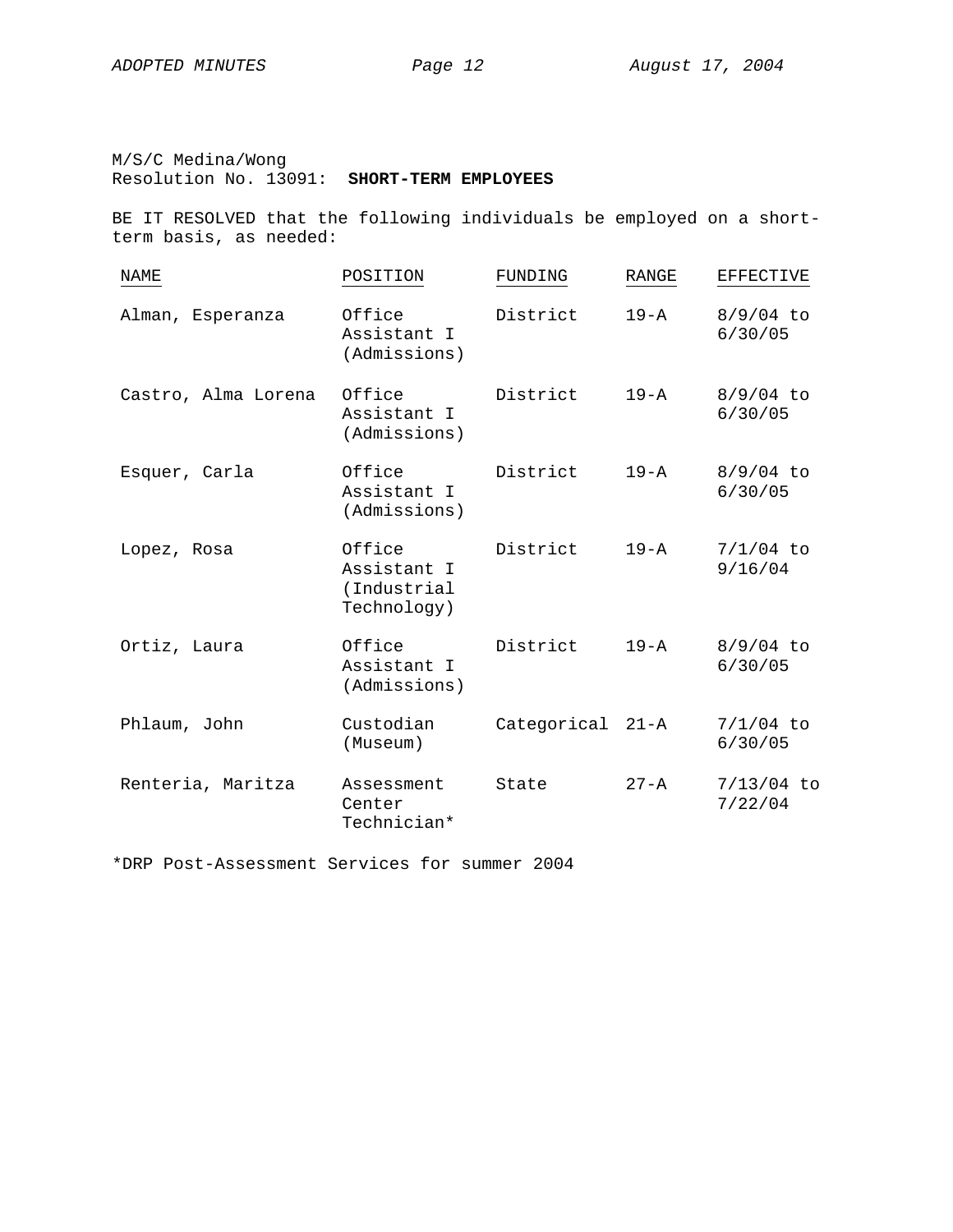M/S/C Medina/Wong Resolution No. 13092: **SUBSTITUTE EMPLOYEES**

BE IT RESOLVED that the following individuals be employed on a substitute basis, as needed:

| NAME           | POSITION                                                 | FUNDING  | RANGE    | EFFECTIVE              |
|----------------|----------------------------------------------------------|----------|----------|------------------------|
| Berry, Allison | Office<br>Assistant I<br>(Extended<br>Campus)            | District | $19 - A$ | $8/1/04$ to<br>6/30/05 |
| Reyes, Maria   | Office<br>Assistant I<br>(Extended<br>Campus)            | District | $23 - A$ | $8/1/04$ to<br>6/30/05 |
| Rogers, Monica | Student<br>Services<br>Assistant<br>(Extended<br>Campus) | District | $23 - A$ | $8/1/04$ to<br>6/30/05 |

M/S/C Medina/Wong Resolution No. 13093: **MUSEUM CURATOR**

BE IT RESOLVED that the Board approves the Personal Services Contract of Karen Collins as Museum Curator, with the Imperial Valley College Desert Museum Society, be extended for the 2004-2005 fiscal year for the amount of \$2,476.27 per month without benefits (funding provided by the IVC Desert Museum Society).

M/S/C Medina/Wong Resolution No. 13094: **DIRECTOR OF ALCOHOL AND DRUG STUDIES**

BE IT RESOLVED that the Board approves Mary Staton to serve as Director of Alcohol and Drug Studies for the District for the 2004- 2005 academic year.